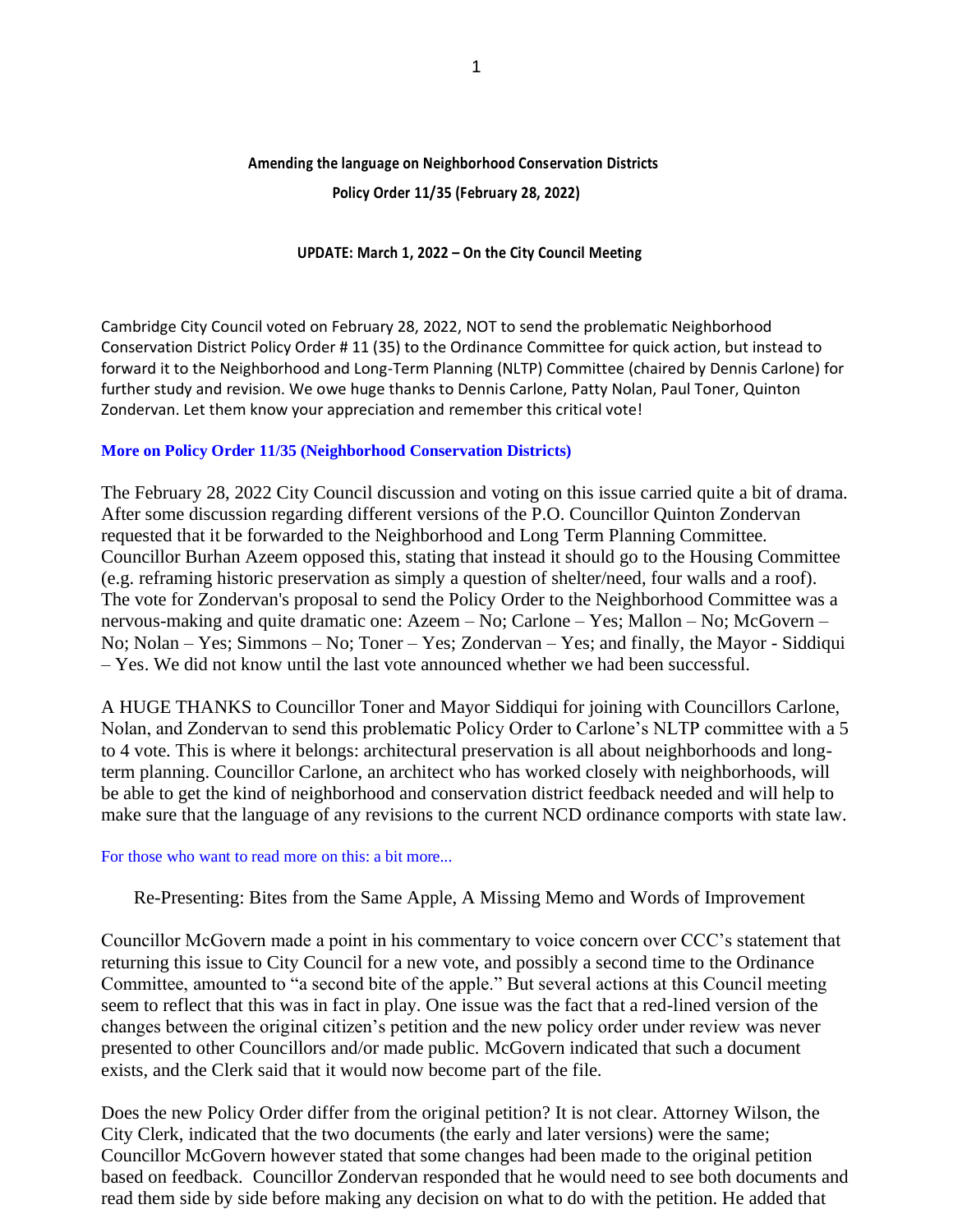complex issues such as this should be sent to one of the special Council committees prior to forwarding it to the Ordinance Committee for action, recommending the Neighborhood and Long-Term Planning Committee for this work. It remains unclear why the petition last year was sent directly to the Ordinance Committee since it did not involve zoning. Equally importantly at this meeting the petitioner was asked to work with the Cambridge Historical Commission to come up with viable language, but we have yet to learn whether or not that was done . In short, the question remains as to why this petition was allowed to be brought forward again to Council and resubmitted (or more accurately, *re-presented* – now by several City Councillors rather than by the petitioner himself).

 There was also a degree *re-presenting* in how the original Ordinance Committee hearing on the petition last Fall was discussed at Council on February 28. While Councillor Mallon correctly noted that that the CHC Executive Director, Charlie Sullivan, said at this Ordinance meeting that the current NCD language could benefit from some updating, what she declined to note was that the conclusion of this Ordinance Committee hearing was that the petitioner should himself meet with the CHC (Mr. Sullivan and others) to find better language. The outcome of such a discussion is not available; instead, the petitioner brought his petition back to Council, presumably seeking a better result, and it was this Councillor-submitted Policy Order #11/35 that served as the new (*represented*) vehicle for this. Significantly, at City Council, unlike what many anticipated, Policy Order 11/35 was NOT fast tracked again to the Ordinance Committee (another big "bite at the apple") but rather was moved sideways into the Neighborhood and Long Term Planning Committee where presumably the critical work of gathering neighborhood, NCD and other input will be undertaken and needed amendments will be made that are thoughtful and conform with state law.

#### The legal issues around this NCD Policy Order\*\*

During the February 28 Council meeting discussion on the NCD P.O., Councillor Paul Toner asked the City Solicitor to address the legal questions around this policy order, and whether our NCD ordinance was under state law 40(C.) The Solicitor responded narrowly, and without reference to this specific Policy Order, leaving the matter (intentionally? opaque and confusing. She noted that Cambridge's NCD ordinance was created as part of a Home Rule Petition. This is indeed the process for large Mass. cities such as Cambridge. Unlike smaller towns and cities such as Brookline, large cities do not need state legal approval in crafting laws. The Solicitor, although stating that our NCD ordinance was not created under state law  $40(C)$  - in short it was created by Cambridge independently - she did not address the fact that CHC Executive Director, Charlie Sullivan, in writing our NCD ordinance, included language specifically conforming with Mass. state 40(C) law, so that if a legal challenge arose later, Cambridge would have strong likelihood of surviving the challenge. In the recent Brookline preservation case, which also has been cited in Cambridge discussions, our Brookline neighbors had tried to weave zoning into its conservation district by-laws. This was overturned, because this language did not comply with state zoning amendments and the language did not comport with the process or requirements set forth in Mass State Law 40(C).

In another NCD case law example of importance here, this one also involving Mass State Law 40(C ), we find a Cambridge NCD at the center of discussion. This example addresses a 2004 Cambridge NCD created in Avon Hill (Bagalay v. Avon Hill Neighborhood Conservation Neighborhood Conservation District Commission - Mass. Superior.2004). Here the Mass. Superior Court ruled in favor of the Cambridge NCD Commission stating also that the NCD language must be consistent with 40(C ). Here, in part is the language: "...To the extent such section of the Municipal Code seeks to alter the statutory standard of review as set out in G.L.c. 40C, §12A, such section violates state supremacy, and is therefore void."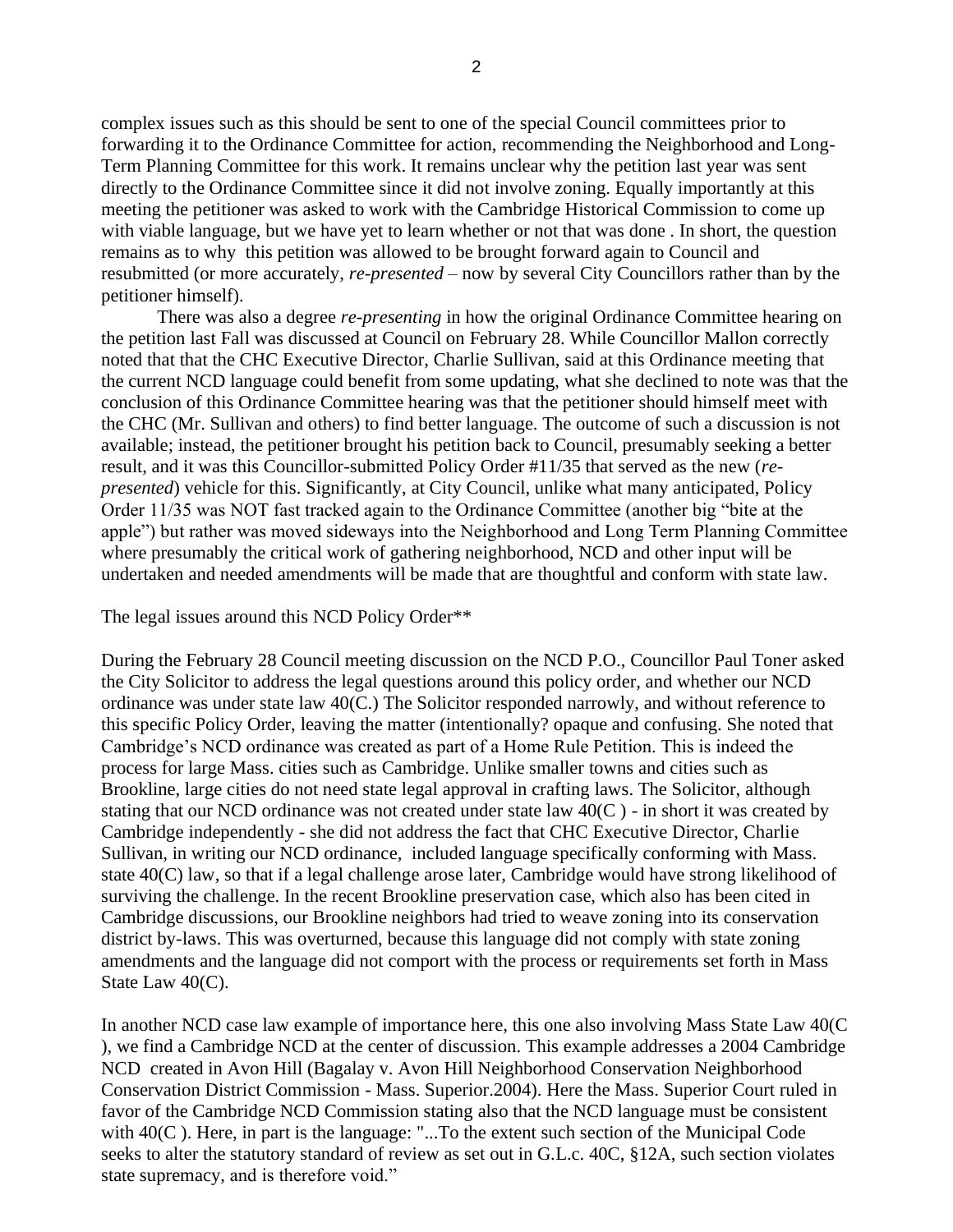What both cases make clear is that Cambridge NCD language needs to conform with state 40(C) law in terms of guidelines, review criteria, and other considerations. Since Policy Order 11/35 as currently written is seeking to alter the statuary review standards of Mass State  $40(C)$ , if, and when, a legal suit is brought, the City is more likely to lose the case if it is seen to violate the 40 (C) review standard and state supremacy on such matters. In short, while the Solicitor correctly stated that the City Council is allowed to change the NCD ordinance because we did not create it through 40 (C), if any court case arises from this new ordinance, existing case law will apply, and it will be important that the new language not violate state code.

\*\*This section delimited after consultations with an attorney with knowledge in this area. We bring the legal matters up here because it has been suggested by the petition's author that CCC was incorrect in our statement that the proposed language of P.O. 11 does not conform with state law 40 (C ). We stand by our statement.

#### **Original February 27, 2022 - Letter to Council**

The proposed amendments to the Conservation District language are a problem because they seek to eviscerate our well-functioning city-wide system of architectural preservation. This proposal not only makes a mockery of the historic purposes of Neighborhood Conservation Districts to enhance architectural preservation, but also upends the existing NCD system that follows state law to put in place another set of criteria that do not conform to these long-standing state requirements. Unlike the Brookline Conservation District policies that recently were struck down as unlawful, our NCDs are in conformity with state 40C requirements. P.O. 11/35 would take us out of state compliance and has no legal foundation in property law, land use law, zoning law, or preservation principles. This Policy Order seeks to change a well-functioning system that follows state law to put in place something that achieves none of this. The P.O. emerged from attempts to terminate mid-stream the process now underway addressing a possible NCD in East Cambridge (see below) rather than to improve a system that has worked well in making our very dense historic city a notably viable with a rich and variable building fabric.

The proposed amendments to the Conservation District language are a problem because they seek to eviscerate our well-functioning city-wide system of architectural preservation. This proposal not only makes a mockery of the historic purposes of Neighborhood Conservation Districts to enhance architectural preservation, but also upends the existing NCD system that follows state law to put in place another set of criteria that do not conform to these long-standing state requirements. Unlike the Brookline Conservation District policies that recently were struck down as unlawful, our NCDs are in conformity with state 40C requirements. P.O. 11/35 would take us out of state compliance and has no legal foundation in property law, land use law, zoning law, or preservation principles. This Policy Order seeks to change a well-functioning system that follows state law to put in place something that achieves none of this. The P.O. emerged from attempts to terminate mid-stream the process now underway addressing a possible NCD in East Cambridge (see below) rather than to improve a system that has worked well in making our very dense historic city a notably viable with a rich and variable building fabric.

Rather than promoting diversity and inclusion as claimed, this P.O. removing requirements for professional criteria for NCD members, thereby eliminating an important diversity of experience, training, and views of the many members who are architects, real estate professionals, urban planners, historians and lawyers. In their place the P.O. has no professional requirements and removes even most neighborhood property owners from a decisionmaking role. This P.O. requires only that one (of five) of future NCD members be local property-owning residents, even though it is only these property owners who can bring their projects before an NCD. As stated in 2.78.160:

"at least three [of the five shall be] residents of the neighborhood, two of whom shall be tenantsand one of whom shall be a homeowner; one neighborhood property owner (who may or may not be a neighborhood homeowner); and one person who owns and/or operates a business within the neighborhood."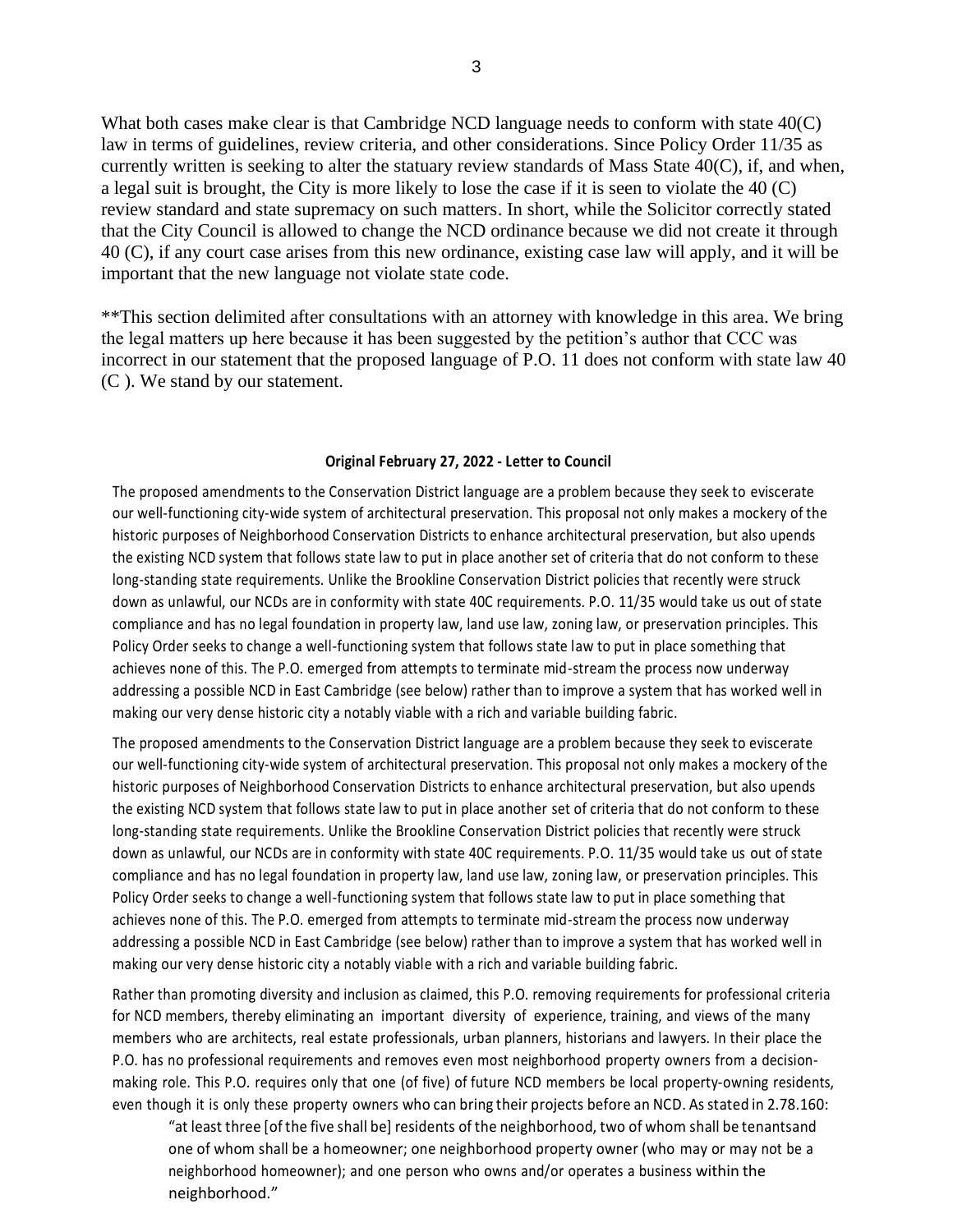There is no mention of professional background (architects etc). Also missing is any rationale as to why this petitioner decided to so significantly limit the local neighborhood property owning residents' inputin decisions involving their own property and neighborhood.

This P.O. if passed, also could bring to a standstill the work of the Historical Commission and the ability of residents living in historic homes to make modifications to their homes – even those outside NCDs. Not only does this P.O. require that the Executive Director serve as Secretary of each NCD meeting but it also puts CHC and CDD staff under ongoing and very difficult deadlines that will make it even more difficult for the city to function viably. The P.O. states that

"The person exercising the function of Executive Director of the Historical Commission shall serve as

*secretary* of each neighborhood conservation district commission." (2.78.160 - emphasis mine) How is this possible in a city as large and dense as Cambridge, much less one that dates back to 1630and has so important a legacy of architectural heritage that it is important to preserve for succeeding generations. The also represents a deeply pejorative view of the critically important role that Charles Sullivan fulfills for this city.

This P.O. also denigrates and strikingly limits the roles of CHC and NCD members. These individuals nowwill often make a number of design recommendations for improving a project. This kind of advice would be now forbidden. "A Commission shall not make any recommendation or requirement *except for the purpose of rejecting proposals* incongruous to the historic aspects or the architectural significance of the landmark or neighborhood conservation district" (2.78.220 - emphasis mine).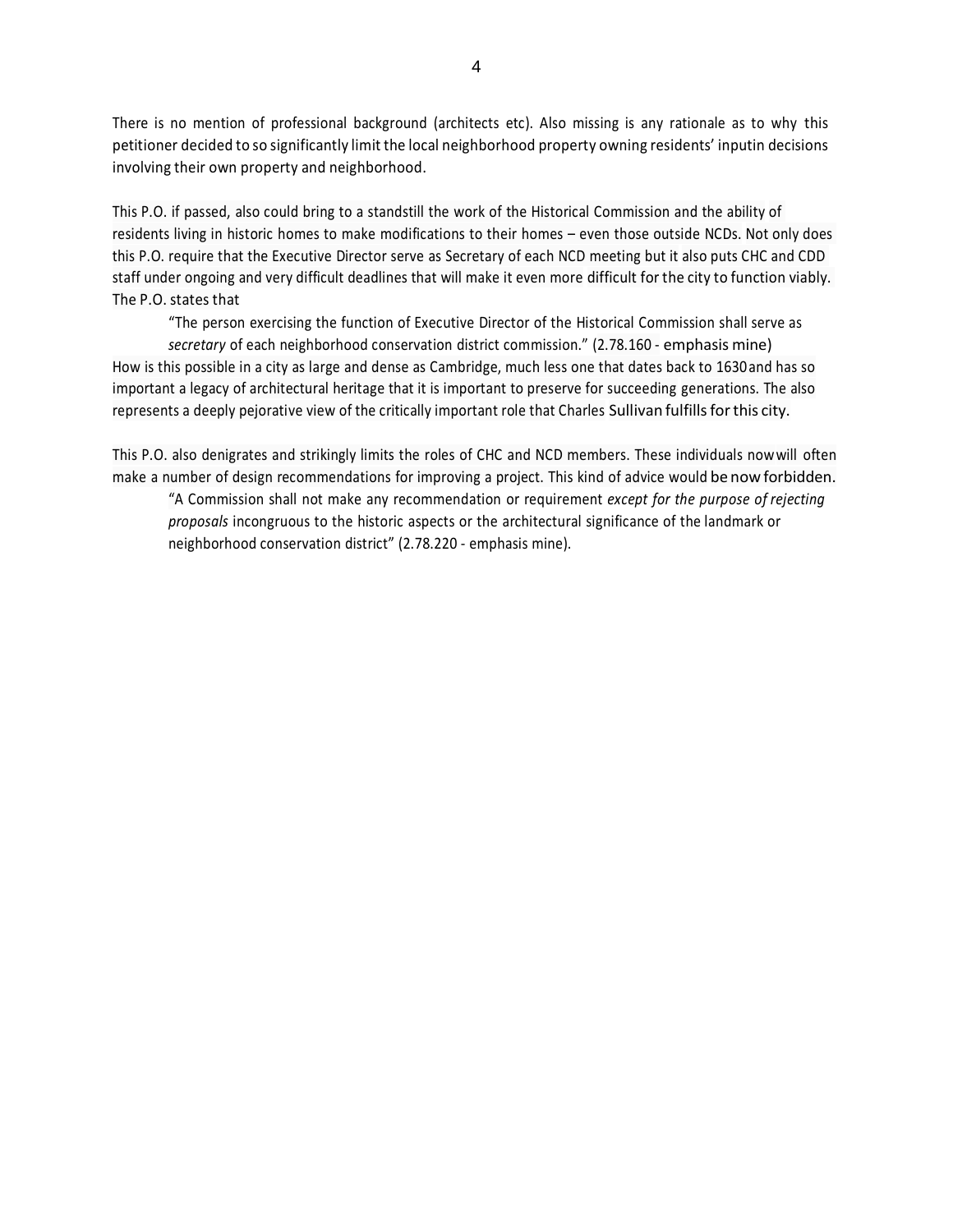Why would Cambridge choose to silence our professional commissioners? Does good design, architectural cohesiveness, and expertise matter so little that these volunteers are forbitten to take up anything outside a straight up or down votes?

Rather than advancing fairness and equity, this P.O. does just the opposite. According to P.O. 11 any 30 registered signatures can petition the Historical Commission and 100 signatures may petition to designate a Conservation District, but it takes 10 voters to dismantle one. In petitions for the rest of the city departments 10 registered voters are still able to initiate such actions.

P.O. 11 additionally creates far greater thresholds to creating an NCD and moves the initial decision making from the Historical Commission to City Council, politicizing this process in every procedure going forward. Is City Council so in need to extra work that they wish to have local neighborhood house preservation issues to their plate?

What also is important to note are the serious problems with process that are the basis for P.O. 11. And, this P.O. sets a very bad precedent, serving in essence as the equivalent of "three bites of the apple" as applied to the city's rich architectural legacy and preservation processes. This P.O. conveys the look of "judge shopping."

- Part 1 (1<sup>st</sup> bite at the *apple*): A group of individuals living in various parts of the city pushed hard to stop East Cambridge residents from creating a Neighborhood Conservation District (NCD) in honor of the Irish, Italian, Portuguese, and other émigrés who made their homes in this important and historic part of the City. This latter group filed a petition to create a NCD and have worked with the Cambridge Historical Commission (CHC) to continue this work; a formal study is now under way. An individual who opposes this effort and does not live in or near the NCD District in question, has attempted to stop the process.
- Part 2 (2<sup>nd</sup> bite at the apple) : a petition (the basis of the current Policy Order 11) was submitted by this same individual to bring a halt to the East Cambridge NCD process and further to eviscerate citywide our successful NCD system, under the false flag of greater equity. This individual's petition was taken up by City Council last year who forwarded it to the Ordinance Committee, as if it were a zoning petition, despite the fact (as was pointed out at the time), that this petition lacks support in state law and city ordinance. The Ordinance Committee met, discussed the petition, and decided that the petitioner should meet with the executive director of the Cambridge Historical Commission as well as one of the Commissioners to work out a compromise. Apparently, no consensus was reached. Instead, this individual has now brought another version of this same petition back before City Council.
- Part 3 (3<sup>rd</sup> bite at the apple): Having failed to stop the East Cambridge NCD study committee, and having further failed to get City Council's Ordinance Committee to support his earlier petition, this same individual has come back, now with the help of three Councillors, we are seeing again a version of this same petition that seeks to diminish the city's historic preservation efforts pertaining to neighborhood conservation districts under the guise of better preservation and more local input.
- Going Forward: Since the Ordinance Committee has already met on this, and had requested that the petitioner work out a compromise with the Historical Commission, it makes no sense to send this back to the Ordinance Committee since their decision has already been made.